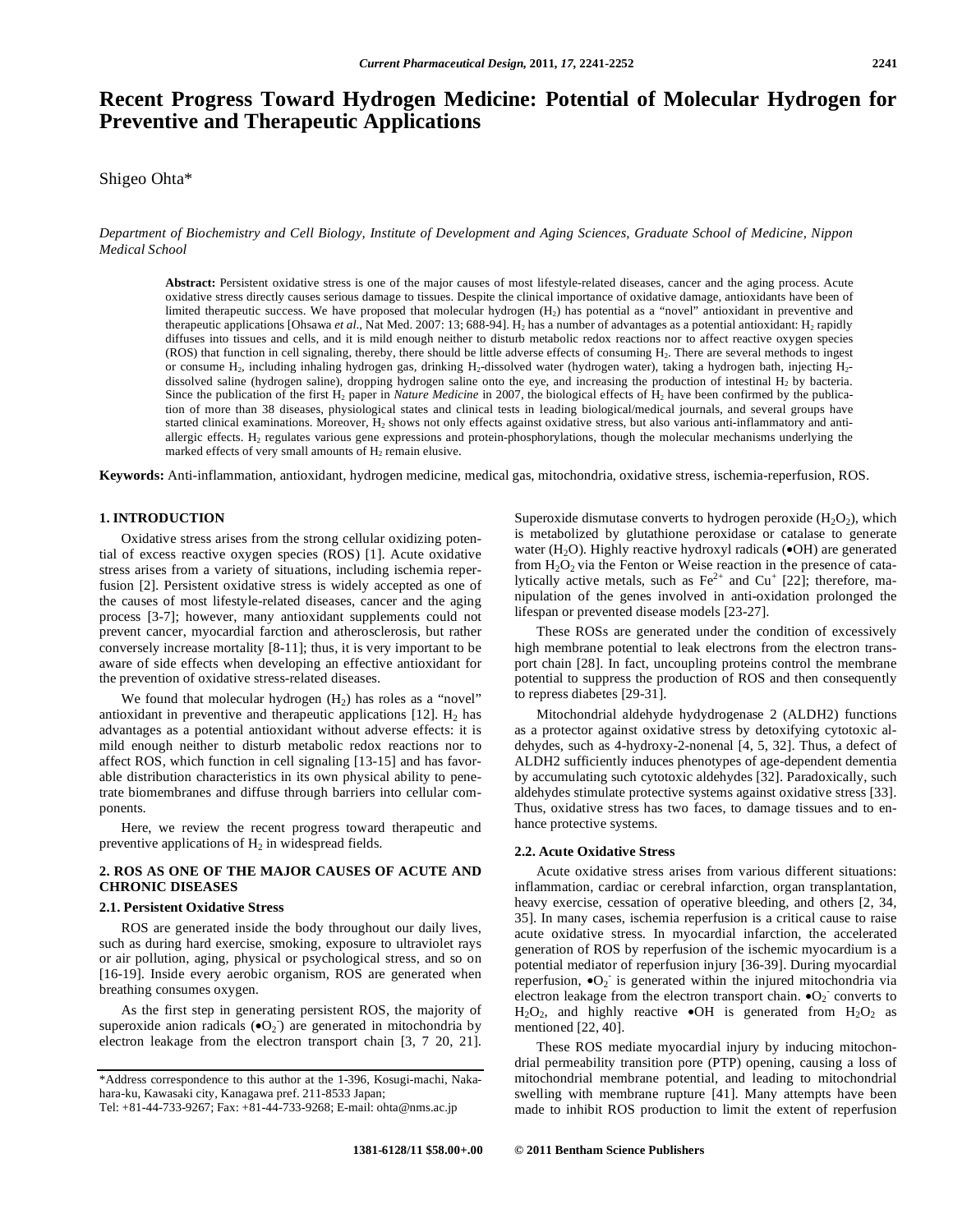injury. The administration of ROS scavengers at the time of reperfusion has produced conflicting results that can be partially explained by the dual role of ROS in ischemia-reperfusion hearts [42, 43]. The majority of detrimental effects associated with lethal reperfusion injury are attributed to  $\bullet$ OH. By comparison,  $\bullet$ O<sub>2</sub> and  $H<sub>2</sub>O<sub>2</sub>$  have less oxidative energy and, paradoxically, are implicated as crucial signaling components in the establishment of tolerance to oxidative stress [44, 45]. Thus, cytotoxic radicals such as •OH must be neutralized without compromising the essential biological activities of other ROS, including NO• [46, 47].

## **3. CHARACTERISTICS OF MOLECULAR HYDROGEN**

We found that  $H_2$  functions as a mild but effective antioxidant [12]. Hydrogen is the most abundant element in the universe, constituting nearly 75% of the universe's mass; however, hydrogen is absent on the earth in its monoatomic form and is present in water and organic or inorganic compounds. Hydrogen gas, with the molecular formula  $H_2$ , is a colorless, odorless, tasteless and highly combustible diatomic gas. The earth's atmosphere contains less than 1 part per million of hydrogen gas [48].

 $H<sub>2</sub>$  is rather less active and behaves as an inert gas in the absence of catalysts or at body temperature.  $H_2$  does not react with most compounds, including oxygen gas at room temperature. Hydrogen gas is flammable only at temperature higher than 527°C, and explodes by a rapid chain reaction with oxygen only in the explosive range of the  $H_2$  concentration (4 - 75%, vol/vol).

 $H<sub>2</sub>$  can be dissolved in water up to 0.8 mM (1.6 ppm, wt/vol) under atmospheric pressure, and rapidly  $H_2$  penetrates the glass and plastic walls of any vessels, while aluminum containers are able to retain hydrogen gas for a long time.

### **4. SCAVENGING EFFECTS ON HYDROXYL RADICALS IN CULTURED CELLS**

## **4.1.** Scavenging  $\bullet$  OH, but Not  $\bullet$  O<sub>2</sub><sup> $\cdot$ </sup>, H<sub>2</sub>O<sub>2</sub> and NO in Cultured **Cells**

 $H_2$  scavenges  $\bullet$ OH, but not  $\bullet$ O<sub>2</sub>,  $H_2O_2$  and NO in cultured cells. H2 was dissolved in culture medium under high pressure of hydrogen gas or by simply bubbling with hydrogen gas. The medium was combined with O<sub>2</sub>-saturated medium at the ratio of  $8:2 \times (H_2; O_2)$ . Hydrogen and oxygen concentrations and pH were monitored with each specific electrode. Cultured cells were treated with a mitochondrial respiratory complex III inhibitor, antimycin, A to induce excess  $\bullet$ O<sub>2</sub> production. Following such treatment,  $\bullet$ O<sub>2</sub> was rapidly converted to  $H_2O_2$  and then  $\bullet$ OH. The addition of antimycin A actually increased levels of  $\bullet$ O<sub>2</sub> and H<sub>2</sub>O<sub>2</sub> inside cells; however, H<sub>2</sub> dissolved in culture medium did not change their levels. Additionally, H2 did not decrease the steady-state level of NO in cells. In contrast,  $H_2$  treatment significantly decreased levels of  $\bullet$ OH, as judged by the decrease in the fluorescent signal of hydroxyphenyl fluorescein (HPF) [49] and in the spin trap signals. Notably,  $H_2$ decreased •OH levels even in the nuclear region [12].

After antimycin A treatment,  $H_2$  prevented the decline of the mitochondrial membrane potential. This suggested that  $H_2$  protected mitochondria from •OH. Along with this protective effect, H2 also prevented a decrease in the cellular level of ATP synthesized in mitochondria. The fact that  $H_2$  protected mitochondria and nuclear DNA provided evidence that  $H_2$  penetrated most membranes and diffused into organelles. Consequently,  $H_2$  protected cultured cells against oxidative stress [12].

#### **4.2. Other Effects Shown by Using Culture Systems**

 H2 dissolved in medium protected cultured auditory hair cells from free radicals [50] and is suggested to decrease •OH, as judged by the decrease in HPF fluorescence in vestibular tissue [51].

•OH causes most ionizing radiation-induced cellular damage. H2 exhibited protective effects against radiation-induced damage in cultured cells and mice [52]. Cosmic radiation is known to induce DNA and lipid damage associated with increased oxidative stress and remains a major concern in space travel. It is expected that space mission activities will increase in coming years both in number and duration. It is therefore important to estimate and prevent the risks encountered by astronauts due to oxidative stress prior to developing clinical symptoms of disease. Schoenfeld *et al*. hypothesized that  $H_2$  administration to astronauts by either inhalation or drinking hydrogen water may potentially yield a novel and feasible preventative/therapeutic strategy to prevent radiation-induced adverse events [53].

On the other hand,  $H_2$  treatment prolonged the replicable lifespan of bone marrow multipotential stromal cells *in vitro* while preserving differentiation and paracrine potentials. Cell therapy with bone marrow multipotential stromal cells/mesenchymal stem cells represents a promising approach in the field of regenerative medicine. Low frequency of mesenchymal stem cells in adult bone marrow necessitates *ex vivo* expansion of mesenchymal stem cells after harvest; however, such manipulation causes cellular senescence with loss of differentiation, proliferative, and therapeutic potentials of mesenchymal stem cells. As oxidative stress is one of the key insults promoting cell senescence *in vivo* as well as *in vitro*, H2 prevented the senescent process during mesenchymal stem cell expansion. Notably, 3% hydrogen gas treatment did not decrease •OH, protein carbonyl, and 8-hydroxydeoxyguanosine, suggesting that scavenging •OH might not be responsible for these effects of hydrogen gas in this study [54].

#### **5. ADVANTAGES OF HYDROGEN**

#### **5.1. Rapid Diffusion**

 H2 has a number of advantages as a potential antioxidant. First, it has favorable distribution characteristics with its own physical ability to penetrate biomembranes and diffuse into the cytosol.

 Excessive oxidative damage is a major factor because the mitochondrial respiratory chain is a significant source of damaging reactive oxygen species; however, despite the clinical importance of mitochondrial oxidative damage, antioxidants have been of limited therapeutic success. This may be because antioxidants are not selectively taken up by mitochondria [55-57]. As  $H_2$  effectively reaches the nucleus and mitochondria, the protection of nuclear DNA and mitochondria suggests preventive effects on lifestyle-related diseases, cancer and the aging process  $[12]$ . Moreover,  $H_2$  passes through the blood brain barrier, although most antioxidant compounds cannot; this is also an advantage of  $H<sub>2</sub>$ .

Monitoring  $H<sub>2</sub>$  concentration inside various tissues can prove gaseous diffusion [58].

#### **5.2. No Direct Elimination of Functionally Important ROS**

 Despite their cytotoxic effects, low concentrations of ROS, such as  $\bullet$ O<sub>2</sub> and H<sub>2</sub>O<sub>2</sub>, function as signaling molecules and regulate apoptosis, cell proliferation, and differentiation [14, 15]. As mentioned, unexpectedly and notably, recent studies have suggested that excessive antioxidants increased mortality and rates of cancer [9, 11, 59-62] because they may interfere with some essential defensive mechanisms [13, 60, 63-67]. At higher concentrations,  $H<sub>2</sub>O<sub>2</sub>$  is converted to hypochlorous acid by myeloperoxidase to defend against bacterial invasion [68]. Additionally, NO functions as a neurotransmitter and is essential for the dilation of blood vessels [69].

Since  $H_2$  reduces  $\bullet$ OH but does not affect  $\bullet$ O<sub>2</sub><sup>-</sup> and  $H_2O_2$  having physiological roles [12], we propose that the adverse effects of  $H_2$ are very small compared to other antioxidants.

#### **5.3. No toxicity Even at Higher Concentration.**

 Several medical gasses are expected to provide more effective therapeutic interventions and preventive medicine despite their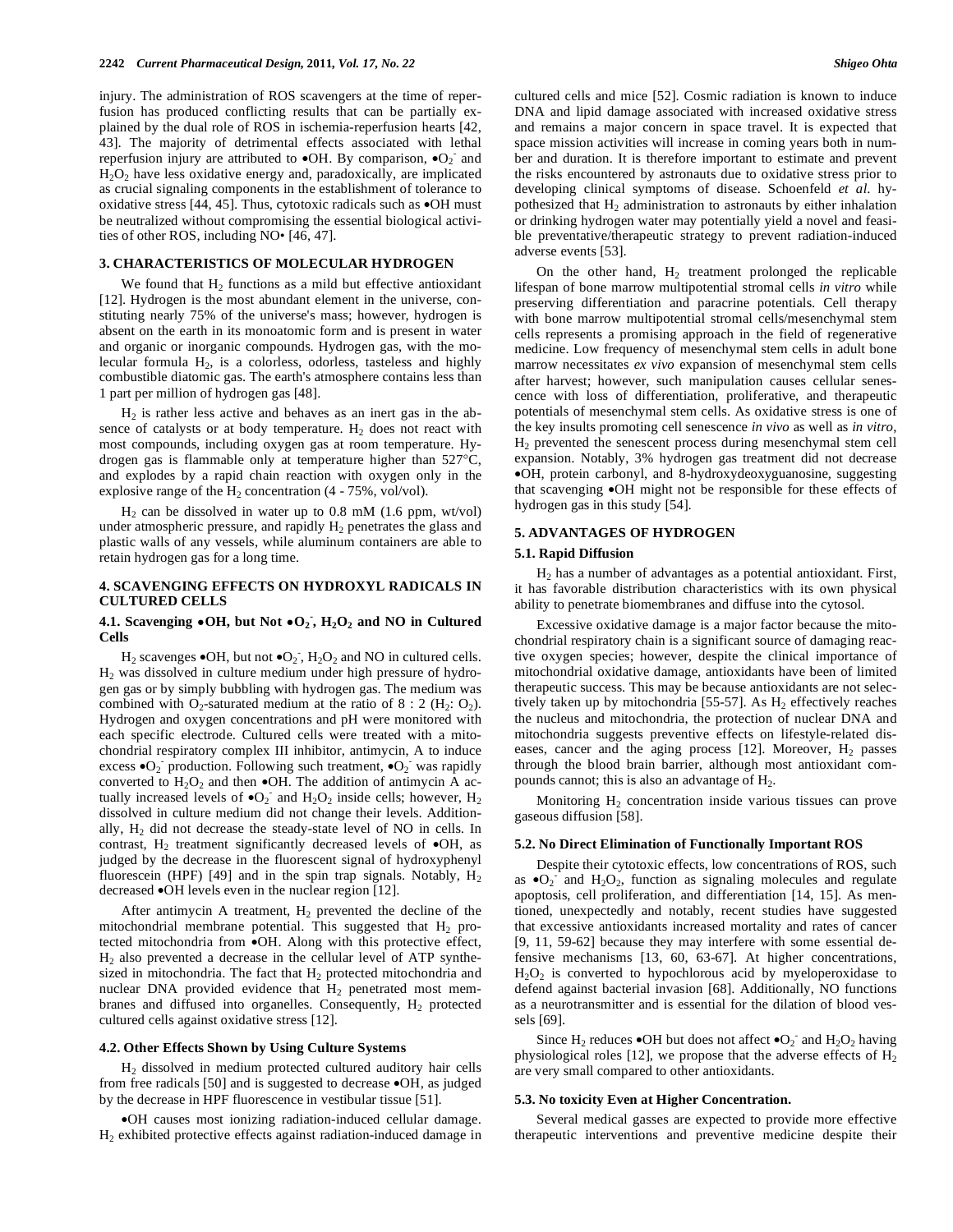

**Fig. (1). Illustration of gaseous diffusion of H<sub>2</sub> in a cell.** Most hydrophilic compounds (**C**) retain at membranes and cannot reach the cytosole, whereas most hydrophic ones ( $\blacktriangledown$ ) cannot penetrate biomembranes in the absence of specific carriers. In contrast, H<sub>2</sub> ( $\blacktriangledown$ ) can rapidly distribute into cytosol and organelles. PC12 cells were placed in culture media containing H<sub>2</sub> (0.6 mM) and O<sub>2</sub> (0.24 mM), and then oxidative stress was induced by adding antimycin A (10 µg/mL), an inhibitor of the electron transport chain of mitochondria, and maintained for 1 day. Two markers of oxidative stress were detected by immunostaining with anti-8-hydroxy-Guanine (**Nucleus**) and anti-4-hydoroxy-2-nonenal (**Membrane**). Thirty minutes after adding antimycin A with or without H2, 100 nM tetramethylrhodamine methyl ester (TMRM), a fluorescent detector of the membrane potential of **mitochondrion**, were added, incubated for 10 min, and cells were imaged with a laser scanning confocal microscope. These results indicate that  $H_2$  reach the nucleus and mitochondria and protects them.

severe toxicity. Gas inhalation as disease therapy has received recent interest [70]. In past decades, there has been extraordinary, rapid growth in our knowledge of gaseous molecules, including nitric oxide (NO), carbon monoxide (CO), and hydrogen sulfide (H2S), which have been known to play important roles in biological systems [71, 72].

 In pre-clinical experimental models of disease, including ischemia-reperfusion injury, the inhalation of exogenous CO or  $H_2S$ has produced a favorable outcome for most vital organs [73-76]. In particular, NO has been approved as a therapeutic agent in clinical practice [77]. The inherent toxicity of these gasses must be investigated for gas inhalation to be considered an effective therapeutic strategy because these gasses are highly toxic at considerable concentrations. Additionally, NO enhances oxidative stress via the reaction with  $\bullet$ O<sub>2</sub><sup>-</sup> by the production of highly oxidative peroxynitrite (NO +  $\bullet$ O<sub>2</sub><sup>-</sup>  $\rightarrow$  ONOO<sup>-</sup>). It is unknown if the therapeutically effective threshold for CO or  $H_2S$  can be attained locally in target organs without delivering a potentially toxic level of the gasses via the lungs.

In contrast,  $H_2$  has more advantages from the aspect of toxicity: H2 has no cytotoxicity even at high concentration [78-81]. Furthermore, safety standards have been established for high concentrations of hydrogen gas for inhalation since high pressure hydrogen gas is used in deep diving gas mixes to prevent decompression sickness and arterial gas thrombi [81]. The safety of  $H_2$  for humans is demonstrated by its application in Hydreliox, an exotic, breathing gas mixture of 49%  $H_2$ , 50% helium and 1%  $O_2$ , which is used to prevent decompression sickness and nitrogen narcosis during very deep technical diving [78-81].

## **6. METHODS OF INGEST HYDROGEN I: INHALATION OF HYDROGEN GAS**

## **6.1. Inhalation of Hydrogen Gas**

 Inhalation of hydrogen gas is a straightforward therapeutic method. Hydrogen gas can be inhaled by delivering hydrogen gas through a ventilator circuit, facemask or nasal cannula. Since inhaled hydrogen gas acts more rapidly, it may be suitable for defense against acute oxidative stress. In particular, inhalation of gas does not affect blood pressure [12]; blood pressure increased by infusion may cause serious obstacles during the treatment of myocardial infarction. Hydrogen gas poses no risk of explosion in air and in pure oxygen when present at concentrations  $\langle 4\% \rangle$ , as mentioned earlier; however, safety could be a concern and the desired concentration of  $H_2$  must be monitored and maintained with an approved and commercially available tool.

Rats inhaled hydrogen gas in a mix of nitrous oxide  $(N_2O)$  (for anesthesia),  $O_2$ , and  $N_2$ . The inhalation of  $H_2$  actually increased  $H_2$ dissolved in arterial blood depending upon the hydrogen gas concentrations, and  $H_2$  levels in venous blood were lower than in arterial blood; the different level between arterial and venous blood indicates the amount of  $H_2$  incorporated into tissues [12].

#### **6.2. Direct Demonstration of Rapid Diffusion of Hydrogen as a Medical Gas**

 Gasses possess the ability to diffuse readily in different materials and become uniformly distributed within a defined space. "Biologic gasses" are assumed to diffuse freely across biologic membranes, acting in a variety of functional capacities [70]; hydrogen gas is an example of this.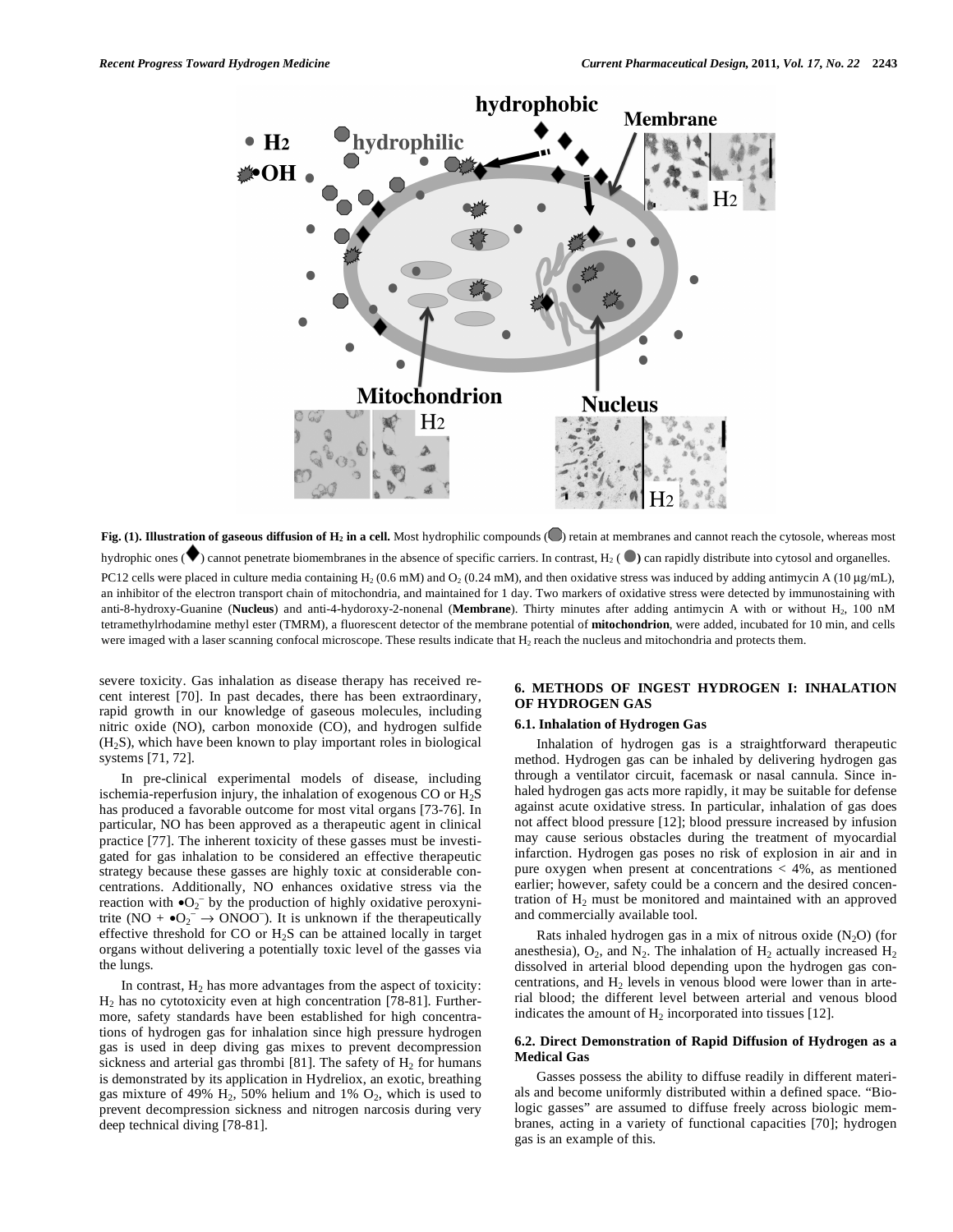The gaseous diffusion of  $H_2$  is indeed proven by monitoring its concentration inside various tissues.  $H_2$  can be detected with specific electrodes.  $H_2$  concentration has been monitored within a rat myocardium. The electrode was inserted into the non-ischemic myocardium of the left ventricle. The incremental rate of  $H_2$  saturation for the non-ischemic myocardium and arterial blood was similar. Then, the electrode was inserted into the 'at risk' area for infarction to investigate the diffusion of  $H_2$  into the ischemic myocardium, induced by coronary artery occlusion. Notably,  $H_2$  concentration was increased even in the ischemic myocardium. Although the incremental rate of  $H_2$  saturation was slower in the ischemic myocardium than in the non-ischemic myocardium, the peak level of  $H<sub>2</sub>$ in the ischemic myocardium was approximately two thirds of the value observed for the non-ischemic myocardium [58].

#### **6.3. Protective Effects on Ischemia Reperfusion Model by Rat Cerebral Infarction**

 Hydrogen gas was applied to a rat model of ischemiareperfusion as an acute model [82]. We produced focal ischemia by occlusion of the rat middle cerebral artery with subsequent reperfusion. One day after middle cerebral artery occlusion, infarct volumes decreased in a H<sub>2</sub>-dependent manner. One week after middle cerebral artery occlusion, the difference in infarct volumes between non-treated and  $H_2$ -treated rats increased.  $H_2$ -treated rats also showed improvements in body weight and temperature and movement defects vs. untreated rats. Thus,  $H_2$  suppressed not only the initial brain injury, but also the progression of injury.  $H_2$  markedly decreased several oxidative stress markers. In this experiment,  $H_2$ was demonstrated to have the potential to markedly decrease oxidative stress and suppress brain injury [12].

## **6.4. Protective Effects on Hepatic and Cardiac Ischemia Reperfusion Injury**

 Next, inhalation of hydrogen gas was also applied to a hepatic ischemia reperfusion injury model [83]. Inhalation of  $H<sub>2</sub>$  clearly attenuated the degeneration induced by hepatic ischemia reperfusion and increased the protective effect in an  $H_2$ -dependent manner. In contrast, helium gas (He) exhibited no effect, indicating that  $H_2$ clearly has a specific protective effect [84].

 The degree of cardioprotection against ischemia-reperfusion injury was evaluated by measuring oxidative damage and infarct size after left anterior descending coronary artery occlusion and reperfusion. Inhalation of an incombustible level of hydrogen gas (2%) before reperfusion significantly reduced oxidative stressinduced myocardial injury and infarct size without affecting hemodynamic parameters, and thereby prevented deleterious left ventricle remodeling [58].

#### **6.5. Protective Effects in Organ Transplantation**

 H2 inhalation significantly ameliorated intestinal and pulmonary transplant injury and prevented remote organ inflammation via its antioxidant effects [85, 86]. Ischemia/reperfusion injury during small intestinal and lung transplantation frequently causes complications, including dysmotility, inflammation and organ failure.

 H2 treatment resulted in significantly improved gastrointestinal transit, as well as jejunal smooth muscle contractility in response to bethanechol [86]. Graft lipid peroxidation was significantly reduced in the presence of  $H_2$ , demonstrating antioxidant effects of  $H_2$  in the transplanted lungs. Exposure to 2% hydrogen gas significantly blocked the production of several pro-inflammatory mediators and reduced apoptosis with induction of the anti-apoptotic molecules Bcell lymphoma-2 and B-cell lymphoma-extra large.

 Rat cardiac cold ischemia reperfusion injury was ameliorated with inhaled  $H_2$  or carbon monoxide (CO), or both. Combined therapy with  $H_2$  and CO demonstrated enhanced therapeutic efficacy via both anti-oxidant and anti-inflammatory mechanisms, and may be a clinically feasible approach for preventing cold ischemia reperfusion injury of the myocardium [87]. Inhaled hydrogen gas effectively reduced ventilator-induced lung injury-associated inflammatory responses, at both a local and systemic level, via its antioxidant, anti-inflammatory and anti-apoptotic effects [88].

## **6.6. Protective Effects in Infectious Diseases and antiinflammatory Effects**

 Sepsis, a multiple organ dysfunction syndrome, is the leading cause of death in critically ill patients [89]. Hydrogen gas inhalation significantly improved the survival rate and organ damage of septic mice with moderate or severe cecal ligation and puncture by reducing levels of early and late pro-inflammatory cytokines in serum and tissues [90].

The effects of  $2\%$  H<sub>2</sub> treatment was investigated on the survival rate and organ damage in zymosan-induced generalized inflammation model. The beneficial effects of  $H_2$  treatment zymosan-induced organ damage were associated with decreased levels of oxidative product, increased activities of antioxidant enzyme, and reduced levels of early and late pro-inflammatory cytokines in serum and tissues.  $H<sub>2</sub>$  treatment protected against multiple organ damage in a zymosan-induced generalized inflammation model, suggesting the potential use of  $H_2$  as a therapeutic agent in the therapy of conditions associated with inflammation-related multiple organ dysfunction syndrome [91].

#### **6.7. Others**

 Other reports had the following titles: Hydrogen therapy reduces apoptosis in neonatal hypoxia-ischemia rat model [92]; hydrogen gas reduced acute hyperglycemia-enhanced hemorrhagic transformation in a focal ischemia rat model [93]; hydrogen is neuroprotective and preserves cerebrovascular reactivity in asphyxiated newborn pigs [94]; beneficial effects of hydrogen gas in a rat model of traumatic brain injury via reducing oxidative stress[95]; beneficial effects of hydrogen gas against spinal cord ischemiareperfusion injury in rabbits [96]; and hydrogen protects vestibular hair cells from free radicals [97].

## **7. METHODS OF INGEST HYDROGEN II: ORAL INGES-TION OF HYDROGEN WATER**

## **7.1. Oral Ingestion by Drinking Hydrogen Water**

 Since inhaled hydrogen gas acts more rapidly, it may be suitable for defense against acute oxidative stress. In particular, inhalation of gas does not affect blood pressure; blood pressure increased by infusion may be serious in myocardial infarction; however, inhalation of hydrogen gas may be unsuitable or not practical as continuous  $H<sub>2</sub>$  consumption in daily life for preventive use. In contrast, solubilized  $H_2$  (H<sub>2</sub>-dissolved water; namely, hydrogen water) may be beneficial since it is a portable, easily administered and a safe means of delivering  $H_2$  [98].  $H_2$  can be dissolved in water up to 0.8 mM under atmospheric pressure at room temperature as mentioned earlier. Unexpectedly, drinking hydrogen water had effects comparable to hydrogen gas inhalation [99].

 Hydrogen water can be made by several methods, including dissolving hydrogen gas in water under high pressure, dissolving electrolyzed  $H_2$  in water, and by the reaction of magnesium metal with water. The method of dissolving hydrogen gas under high pressure has an advantage because it is applicable not only using water but also any other solvents.

When water saturated with  $H_2$  was placed into the stomach of a rat,  $H_2$  was detected at several  $\mu$ M level in blood [98, 99]. Moreover, hepatic  $H_2$  was monitored with a needle-type hydrogen electrode, and  $H_2$  accumulated after oral administration of hydrogen water, partly explaining why consumption of even a small amount of  $H_2$  over a short dwell time could efficiently improve various disease models. An additional *in vitro* experiment confirmed that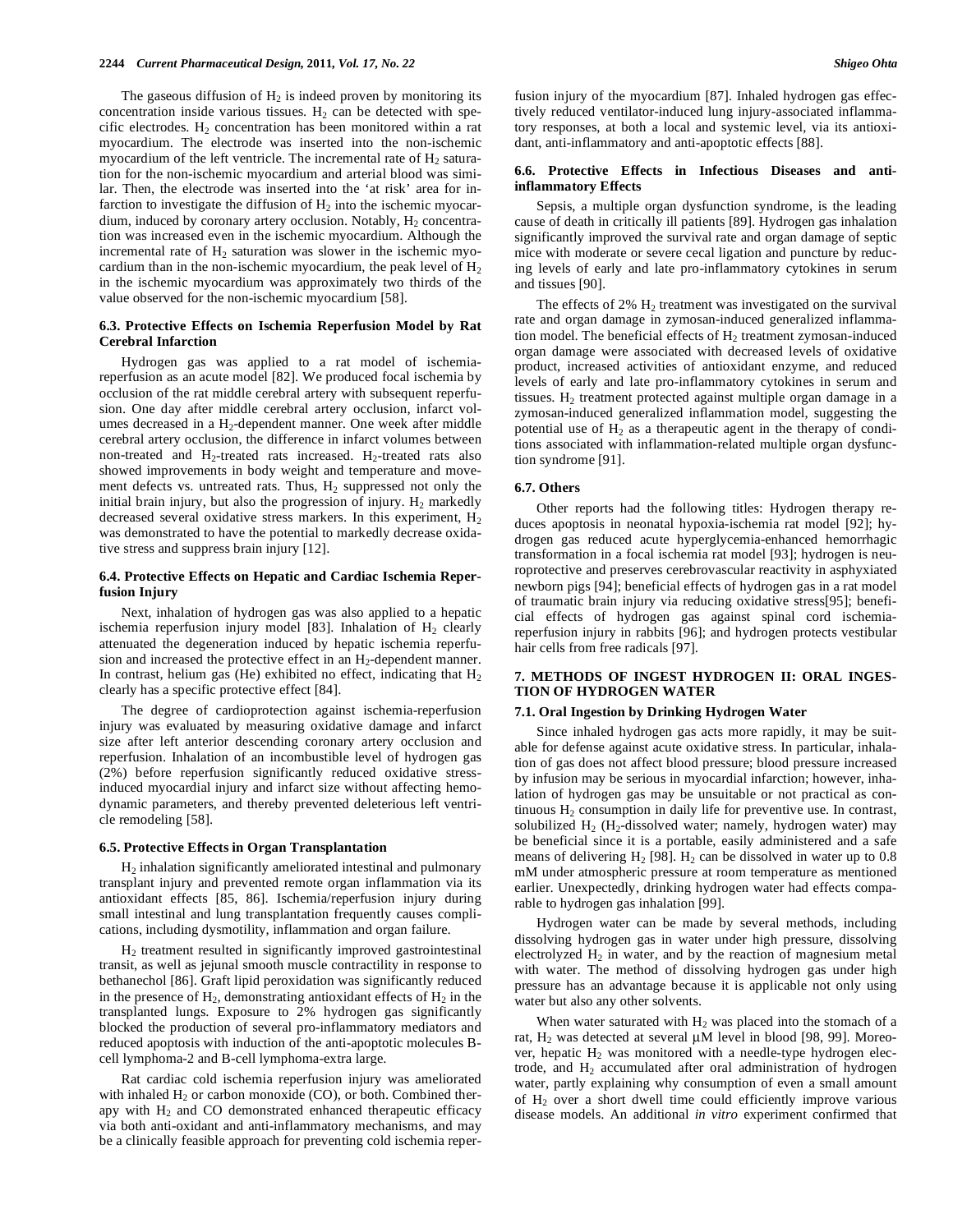polymers of carbohydrates, including glycogen and starch, have an affinity for  $H_2$  [99].

#### **7.2. Prevention of Cognitive Decline**

 Chronic physical restraint stress on mice enhanced levels of oxidative stress in the brain, and impaired learning and memory [100, 101]. Consumption of hydrogen water *ad libitum* suppressed the increase in oxidative stress, and prevented cognitive impairment. Neural proliferation in the dentate gyrus of the hippocampus was suppressed by restraint stress [101]. The consumption of hydrogen water ameliorated the reduced proliferation; however, a mechanistic link between  $H_2$ -dependent changes in neurogenesis and cognitive impairments remains unclear. Thus, continuous consumption of hydrogen water reduced oxidative stress in the brain and prevented the stress-induced decline in learning and memory [98].

## **7.3. Preventive and Therapeutic Affects on Parkinson Disease Model**

 In Parkinson's disease, mitochondrial dysfunction and the associated oxidative stress are major causes of dopaminergic cell loss in the substantia nigra  $[102]$ . H<sub>2</sub> in drinking water was given before or after stereotactic surgery for 6-hydroxydopamine-induced nigrostrital degeneration in a rat model of Parkinson's disease. Hydrogen water prevented both the development and progression of nigrostriatal degeneration. Hydrogen water likely retards the development and progression of Parkinson's disease [103].

 Drinking hydrogen water suppressed dopaminergic neuronal loss in another Parkinson's disease model induced by MPTP (1 methyl-4-phenyl-1,2,3,6-tetrahydropyridine) [104].

#### **7.4. Prevention of Atherosclerosis Model**

 Oxidative stress is involved in atherosclerosis [105, 106]; however most clinical trials of dietary antioxidants failed to show marked success in preventing atherosclerotic diseases [8, 107, 108]. Drinking hydrogen water *ad libitum* decreased the aorta oxidative stress level and prevented arteriosclerosis in an apolipoprotein E knockout mouse [109]. Thus, consumption of hydrogen water has potential to prevent arteriosclerosis more effectively than other antioxidants [110].

#### **7.5. Improvement of Metabolic Syndrome**

 Increased oxidative stress in obesity affects metabolic syndrome [111]. Long-term drinking of hydrogen water significantly controlled fat and body weights, despite no change in the consumption of food and water. Moreover, drinking hydrogen water decreased levels of plasma glucose, insulin and triglyceride, the effect of which on hyperglycemia was similar to diet restriction [112]. A mechanistic study revealed that the gene expression of the hepatic hormone, fibroblast growth factor 21 (FGF21) was enhanced, which should function to enhance fatty acid and glucose expenditure. Indeed, drinking hydrogen water stimulated energy metabolism, as measured by  $O_2$  consumption and  $CO_2$  expiration. These results suggest the potential benefit of  $H_2$  in improving obesity, diabetes and metabolic syndrome [112].

## **7.6. Prevention of Adverse Effects by an Anti-tumor Drug**

 Cisplatin is a widely used anti-cancer drug in the treatment of a wide range of tumors; however, its application is limited by causing nephrotoxicity, which may be mediated by oxidative stress [113]. Inhalation of hydrogen gas  $(1\%$  H<sub>2</sub> in air) or drinking hydrogen water improved mortality and body-weight loss caused by cisplatin, and alleviated nephrotoxicity. Consumption of hydrogen water improved metamorphosis accompanying decreased apoptosis in the kidney. Despite its protective effects against cisplatin-induced toxicity,  $H_2$  did not impair the anti-tumor activity of cisplatin against cancer cell lines *in vitro* and in tumor-bearing mice *in vivo*. Thus,  $H_2$ , whether hydrogen gas or hydrogen water, could improve the quality of life of patients during chemotherapy [99]. This finding was confirmed by another group [114].

#### **7.7. Anti-allergic Reactions**

 It was demonstrated using a mouse model that drinking hydrogen water could attenuate an immediate-type allergic reaction by suppressing the phosphorylation of FcRI-associated Lyn and its downstream signaling molecules, which subsequently inhibited NADPH oxidase activity and reduced the generation of hydrogen peroxide [115]. These findings imply that the beneficial effects of  $H<sub>2</sub>$  are not only imparted by its radical scavenging activity, but also by modulating a specific signaling pathway.

#### **7.8. Effects on Transplantation**

 ROS contributes to the development of interstitial fibrosis and tubular atrophy seen in chronic allograft nephropathy. Nakao's group tested the effect of treatment with hydrogen water in a model of kidney transplantation, in which allografts from Lewis rats were orthotopically transplanted into Brown Norway recipients that had undergone bilateral nephrectomy. Drinking hydrogen water improved allograft function, slowed the progression of chronic allograft nephropathy, reduced oxidant injury and inflammatory mediator production, and improved overall survival. Inflammatory signaling pathways, such as mitogen-activated protein kinases, were less activated in renal allografts from hydrogen water-treated rats as compared with normal water-treated rats. Thus, oral hydrogen water is an effective antioxidant and anti-inflammatory agent that reduced chronic allograft nephropathy, improving the survival of rat renal allografts [116].

## **7.9. Others**

 It has been shown that drinking hydrogen water prevents superoxide formation in brain slices of vitamin C-depleted SMP30/GNL knockout mice [117], that  $H_2$  in drinking water attenuates noiseinduced hearing loss in guinea pigs [118], that drinking hydrogen water ameliorated cognitive impairment in senescence-accelerated mice  $[119]$ , and that  $H_2$  exhibited potential cardioprotective effects in irradiated mice [120].

## **8. METHODS OF INGEST HYDROGEN III: INJECTION OF HYDROGEN SALINE**

#### **8.1. Advantage of injection**

Even though oral administration is safe and convenient,  $H_2$  in water tends to escape over time and some  $H_2$  is lost in the stomach or intestine, making it difficult to control the concentration of  $H_2$ administered. Administration of  $H<sub>2</sub>$  via an injectable hydrogen saline  $(H_2$ -dissolved saline) vehicle may allow the delivery of more accurate concentrations of  $H<sub>2</sub>$  [121].

#### **8.2. Effects of Hydrogen Saline on Various Disease Models**

Sun's group administered  $H_2$ -saturated saline by peritoneal injection to various model animals with great success. Thus, hydrogen saline has potential in actual clinical treatment. For example, injection of hydrogen saline showed neuroprotective effects in a neonatal hypoxia-ischemia rat model [121]. Moreover,  $H_2$  saline was applied to an Alzheimer's disease model mouse, which was generated by intracerebroventricular injection of the  $A\beta1-42$  peptide.  $H_2$  treatment decreased the level of oxidative stress and inflammation markers and prevented memory dysfunction and motor dysfunction, respectively [122].

 They and other groups have demonstrated effects on many disease models, as published in the following reports [123-130].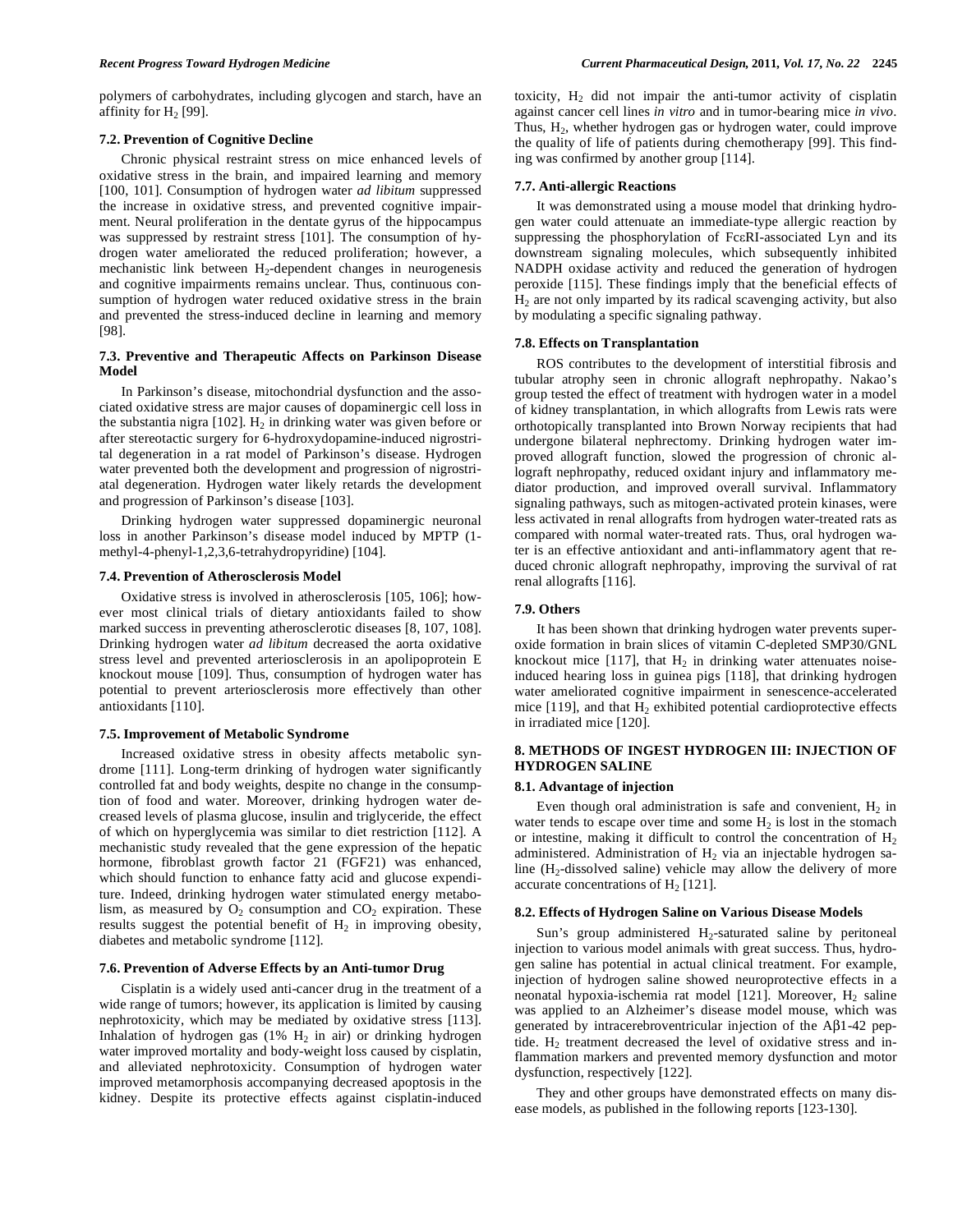## **9. METHODS OF INGEST HYDROGEN IV: DIRECT AB-SORPTION OF HYDROGEN**

#### **9.1. Improvement of Glaucoma Model**

Alternatively,  $H_2$ -loaded eye drops were prepared by dissolving  $H<sub>2</sub>$  in saline and directly administering to the ocular surface [131, 132].

 In acute glaucoma of the eyes, transient elevation of intraocular pressure causes significant reductions in the thickness of the retina by ischemia-reperfusion injury mediated through the generation of reactive oxygen species [133]. The direct application of eye drops containing  $H_2$  ameliorated ischemia-reperfusion injury of the retina in a rat model. When  $H_2$  eye drops were continuously administered, the  $H_2$  concentration increased in the vitreous body and the  $\bullet$ OH level decreased during retinal ischemia-reperfusion.  $H_2$  eye drops reduced the number of apoptotic and oxidative stress markerpositive cells 1 day after ischemia-reperfusion injury, and reduced retinal thinning with accompanying activation of Müller glia, astrocytes and microglia at 7 days after ischemia-reperfusion injury, improving the recovery of inner retinal layer thickness to >70%.

Moreover, we devised eye drops with dissolved  $H_2$  to directly administer  $H_2$  to the retina, and monitored the time course of changes in  $H_2$  levels using a needle-shaped hydrogen sensor electrode inserted through the sclera to the vitreous body in rats.  $H_2$  was able to reach the vitreous body by administering  $H_2$  saturated in normal saline. When  $H_2$  eye drops were administered continuously, approximately  $70\%$   $H_2$  was detected on the ocular surface. Two minutes after the start of administration,  $H_2$  concentration in the vitreous body started to increase and reached a maximum level after 15 min. At that time,  $H_2$  concentration was approximately 20% of  $H_2$  in the eye-drops. The maximum concentration of  $H_2$  in the vitreous body reached approximately one third of the value observed on the ocular surface [131].

## **9.2. Hydrogen Bath**

 H2 easily penetrates the skin and distributes throughout the body via blood flow. Thus, taking a warm water bath with dissolved  $H_2$  is a method of incorporating  $H_2$  into the body in daily life, especially in Japan. It takes only 10 minutes to distribute throughout the whole body, as judged by measuring hydrogen gas in expiration (unpublished results).

## **10. METHODS OF INGEST HYDROGEN V: INCREASE IN INTESTINAL HYDROGEN**

#### **10.1. Production of Hydrogen in Intestinal Bacteria**

Other medical gasses, CO, NO and  $H_2S$ , are generated by endogenous enzymatic systems. Pharmaceutical development has taken advantage of these systems to design exogenous molecules to simulate those generated endogenously; however, mammals lack their own enzyme to produce  $H_2$  [70].

 Instead of endogenous enzymatic systems, the spontaneous production of hydrogen gas in the human body occurs via the fermentation of undigested carbohydrates by resident enterobacterial flora  $[134]$ . H<sub>2</sub> is transferred to the portal circulation and excreted through the breath in significant amounts [135]. For this reason, measurement of  $H_2$  levels in expired air is used to detect carbohydrate malabsorption [76]; however, there have been few studies on the physiological function of gastrointestinal tract-derived hydrogen gas as an antioxidant.

#### **10.2. Are -glucosidase Inhibitors an Indirect Antioxidant?**

-Glucosidase inhibitors are pharmacological agents that specifically reduce postprandial hyperglycemia through retardation of disaccharide digestion, thereby reducing glucose absorption. A large scale epidemiologic trial has demonstrated that the treatment of patients with impaired glucose tolerance with an  $\alpha$ -glucosidase



Fig. (2). Measurement of the accumulation of H<sub>2</sub> in rat liver.

The concentration of  $H_2$  in the liver was monitored using a needle-type hydrogen sensor inserted into fed- or overnight fasted-rat liver. Rat received hydrogen water (0.8 mM  $H_2$  in water) orally by stomach gavage at 15 ml/kg. Arrow indicates the time point when rat was administered hydrogen water.

inhibitor was associated with a 25% reduction in the risk of progression to diabetes, a 34% reduction in the risk of developing de novo hypertension, and a 49% risk reduction of cardiovascular events [136]. Furthermore, meta-analysis of seven long-term studies suggested that acarbose reduced the risk of myocardial infarction for patients with type 2 diabetes [137]. Such risk reduction for coronary heart disease events in patients with type 2 diabetes was not observed by improved glycemic control achieved by intensified treatment with insulin and glibenclamid [138]. Actually, acarbose, which is an  $\alpha$ -glucosidase inhibitor, markedly increased H<sub>2</sub> production in volunteers. Thus, we propose that  $H_2$  produced by intestinal bacteria acts as a unique antioxidant and prevents cardiovascular events [139].

## **10.3. Anti-inflammation Effects by Intestinal Bacteria via Hydrogen**

*Escherichia coli* can produce a considerable amount of  $H_2$  by catalyzing with hydrogenase. Kawai et al. examined whether H<sub>2</sub> released from intestinally colonized bacteria could affect concanavalin A-induced mouse hepatitis. Reconstitution of intestinal flora with H2-producing *E. coli*, but not hydrogenase-deficient mutant *E. coli*, down-regulated concanavalin A-induced liver inflammation. These results indicate that  $H_2$  released from intestinal bacteria can suppress inflammation [140].  $H_2$  also mediates the suppression of colon inflammation induced by dextran sodium sulfate [141].

#### **10.4. Others**

Dietary turmeric induced  $H_2$  production from the intestinal bacteria [142], and lactulose was shown to be an indirect antioxidant ameliorating inflammatory bowel disease [143].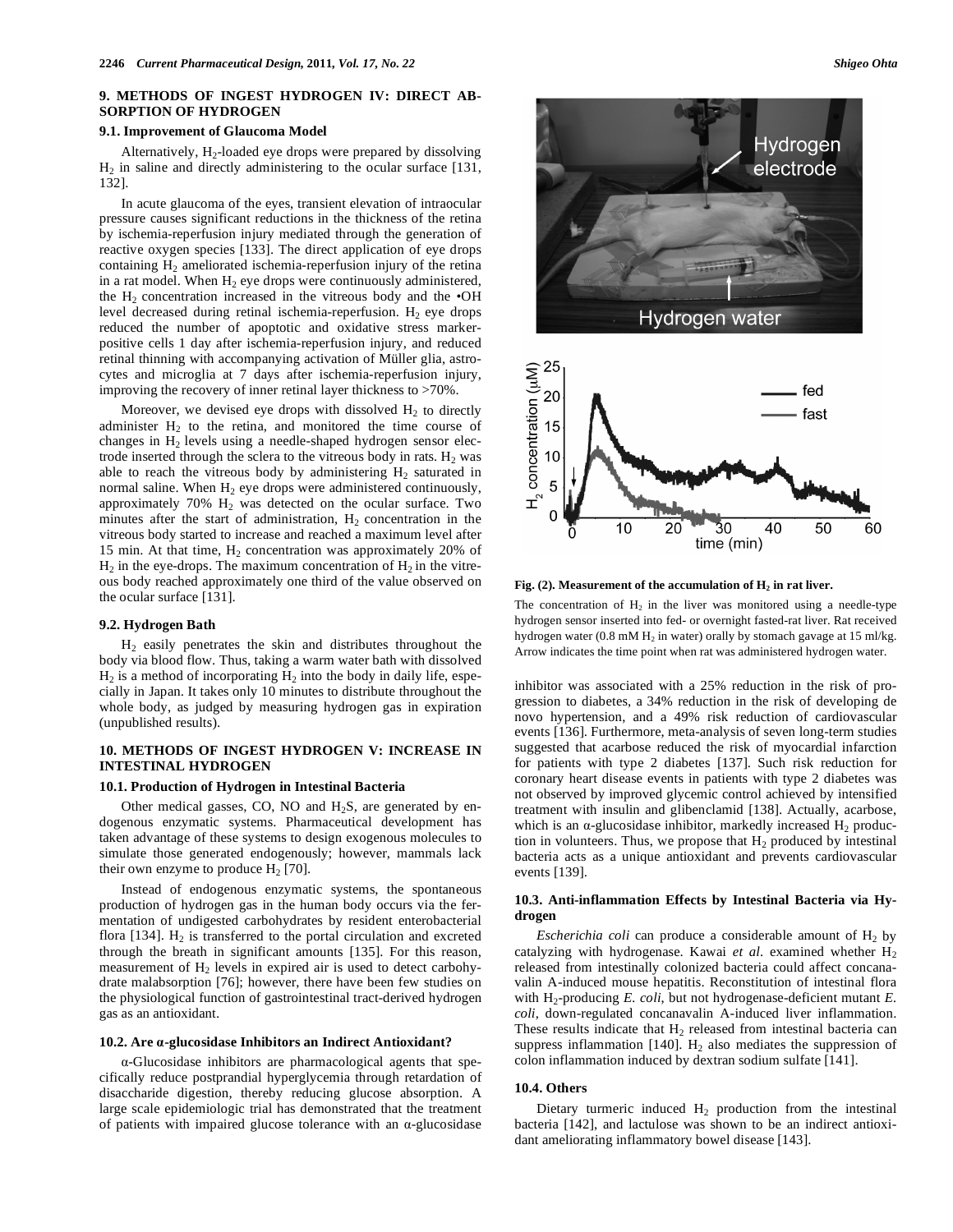## **11. CLINICAL TESTS**

 Several groups have started clinical examinations. Clinical tests have revealed that drinking hydrogen water reduced oxidative stress markers in patients with type 2 diabetes [144] or subjects with potential metabolic syndrome [145] and influenced glucose [144] and cholesterol metabolism [145].

Hemodialysis using dialysis solution with  $H_2$  significantly decreased the levels of plasma monocyte chemoattractant protein 1 and myeloperoxidase [146].

## **12. REGULATION OF GENE EXPRESSIONS AND PRO-TEIN PHOSPHORYLATIONS**

It has been reported that  $H_2$  acts as an anti-inflammatory and anti-allergic regulator by inducing inflammatory cytokines and inhibiting phosphorylating signal factors, respectively; however, the transcriptional factors and kinases involved in the effects afforded by H<sub>c</sub> have not been identified.

 H2 decreased the expressions of pro-inflammatory factors, including TNF- $\alpha$ , IL-6, IL-1 $\beta$ , CCL2 and IL-10, TNF- $\gamma$ , IL-12, ICAM-1 [85], HMGB-1 [147], NF-KB [148], PGE2, and PGE2 [54].

Moreover,  $H_2$  up- or down-regulated the factors involved in apoptosis toward the inhibition of apoptosis:  $H_2$  suppressed the expressions of pro-apoptotic factors, including casapase 3 [92, 149], and caspase 12 [92], caspase 8 [86] and BAX [86]. Conversely  $H_2$ stimulated the expressions of the anti-apoptoptic factors of Bcl-2 and Bcl-xL [86].

 $H<sub>2</sub>$  is involved in the regulation of various factors; up-regulation of PCNA, bFGF, HGF, IFN-γ, and down-regulation of i-NOS [87] and VEGF [54].

As a signal transduction contributor,  $H_2$  inhibited the phospahorylations of some signal proteins, including MEK, p38, ERK, JNK [116] and Lyn, Syk, PLCγ1, γ2, Akt, ERK1/2, JNK, p38, cPLA2, ASK1,  $I \kappa B \alpha$  [115].

 Heme oxygenase-1 (HO-1), a microsomal enzyme degrading heme to carbon monoxide, free iron, and biliverdin, participates in the cell defense against oxidative stress and has been speculated to be a new therapeutic target [150]. Notably,  $H_2$  modulates HO-1 expression, which is commonly up-regulated by these medical gasses [48, 151]. Additionally,  $H_2$  up-reguated the expression of FGF21, which is a regulator of energy metabolism [112].

As essential questions, it remains unknown how  $H_2$  regulates gene expressions and phosphorylations, and whether the above regulations of transcription and phosphorylation are the cause or consequence of the effects of  $H_2$ . The primary molecular target of  $H_2$  remains unknown.

| Table 1. Diseases and Physiological States for Which Hydrogen Effects are Reported as Classified by Target Organs [152]. |  |  |
|--------------------------------------------------------------------------------------------------------------------------|--|--|
|                                                                                                                          |  |  |

| <b>Disease/Physiology</b>       | <b>Species</b> | Source of H <sub>2</sub> | Reference  |
|---------------------------------|----------------|--------------------------|------------|
| <b>Brain</b>                    |                |                          |            |
| Cerebral infarction             | rodent         | gas                      | $[12]$     |
| Superoxide in brain             | rodent         | water                    | [117]      |
| Neonatal brain hypoxia          | rodent         | gas                      | $[92]$     |
|                                 | rodent         | saline                   | [131]      |
|                                 | pig            | gas                      | $[94]$     |
| Restraint-induced dementia      | rodent         | water                    | [98]       |
| Alzheimer's disease             | rodent         | saline                   | [122]      |
| Senile dementia                 | rodent         | water                    | $[119]$    |
| Parkinson's disease             | rodent         | water                    | [103, 104] |
| Hemorrhagic cerebral infarction | rodent         | gas                      | $[93]$     |
| Traumatic brain injury          | rodent         | gas                      | $[95]$     |
| Spinal cord                     |                |                          |            |
| Spinal cord injury              | rodent         | saline                   | [130]      |
| Eye                             |                |                          |            |
| Glaucoma                        | rodent         | eye drops                | [131]      |
| Corneal alkali burn             | rodent         | eye drops                | [132]      |
| Ear                             |                |                          |            |
| Hearing disturbance             | rodent         | medium                   | [50]       |
|                                 | rodent         | gas                      | [97]       |
|                                 | rodent         | water                    | $[118]$    |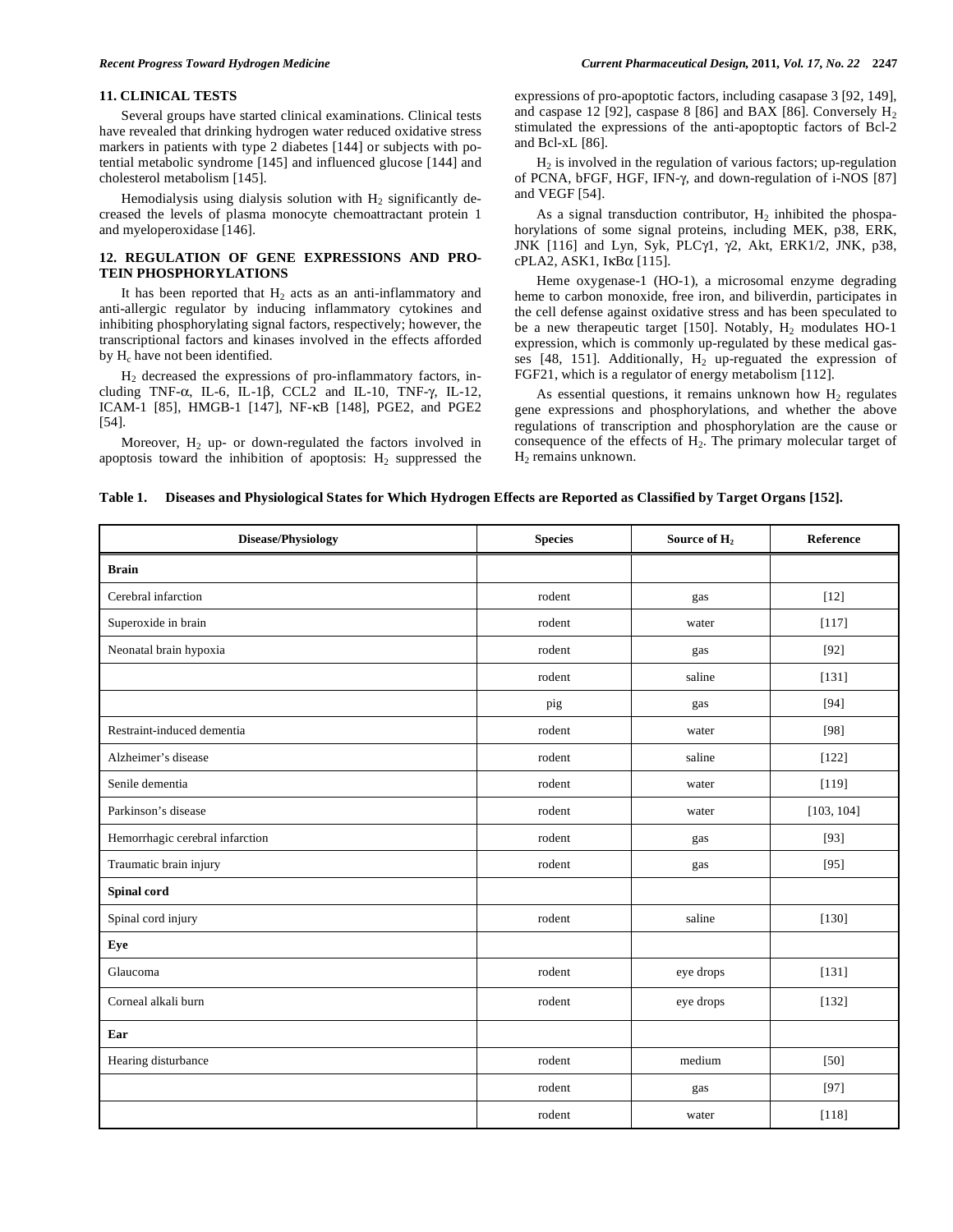**(Table 1) Contd….** 

| Disease/Physiology               | <b>Species</b> | Source of H <sub>2</sub> | Reference  |
|----------------------------------|----------------|--------------------------|------------|
| Lung                             |                |                          |            |
| Oxygen-induced lung injury       | rodent         | saline                   | [128, 129] |
| Lung transplantation             | rodent         | gas                      | $[86]$     |
| Heart                            |                |                          |            |
| Myocardial infarction            | rodent         | gas                      | $[58]$     |
|                                  | rodent         | saline                   | [149]      |
| Heart transplantation            | rodent         | gas                      | $[87]$     |
| Irradiation-induced heart injury | rodent         | water                    | $[120]$    |
| Liver                            |                |                          |            |
| Hepatic ischemia                 | rodent         | gas                      | $[84]$     |
| Hepatitis                        | rodent         | bacteria                 | [140]      |
| Obstructive jaundice             | rodent         | saline                   | [124]      |
| <b>Kidney</b>                    |                |                          |            |
| Cisplatin nephropathy            | rodent         | gas, water               | [99]       |
|                                  | rodent         | water                    | [114]      |
| Hemodialysis                     | human          | dialysis                 | $[146]$    |
| Kidney transplantation           | rodent         | water                    | $[116]$    |
| <b>Pancreas</b>                  |                |                          |            |
| Acute pancreatitis               | rodent         | saline                   | [148]      |
| <b>Intestine</b>                 |                |                          |            |
| Intestinal graft                 | rodent         | gas                      | $[85]$     |
|                                  | rodent         | saline                   | [125, 130] |
| Ulcerative colitis               | rodent         | gas                      | $[141]$    |
| <b>Blood vessel</b>              |                |                          |            |
| Atherosclerosis                  | rodent         | water                    | $[110]$    |
| Metabolism                       |                |                          |            |
| Diabetes mellitus type 2         | human          | water                    | [144]      |
| Metabolic syndrome               | human          | water                    | [145]      |
| Obesity/Diabetes                 | rodent         | water                    | $[112]$    |
| <b>Inflammation and allergy</b>  |                |                          |            |
| Allergy type I                   | rodent         | water                    | [115]      |
| Sepsis                           | rodent         | gas                      | [90]       |
| Zymosan-induced inflammation     | rodent         | gas                      | [91]       |
| <b>Others</b>                    |                |                          |            |
| Multipotent stromal cells        | cells          | medium                   | $[54]$     |
| Radiation injury                 | cells, rodent  | medium                   | $[52]$     |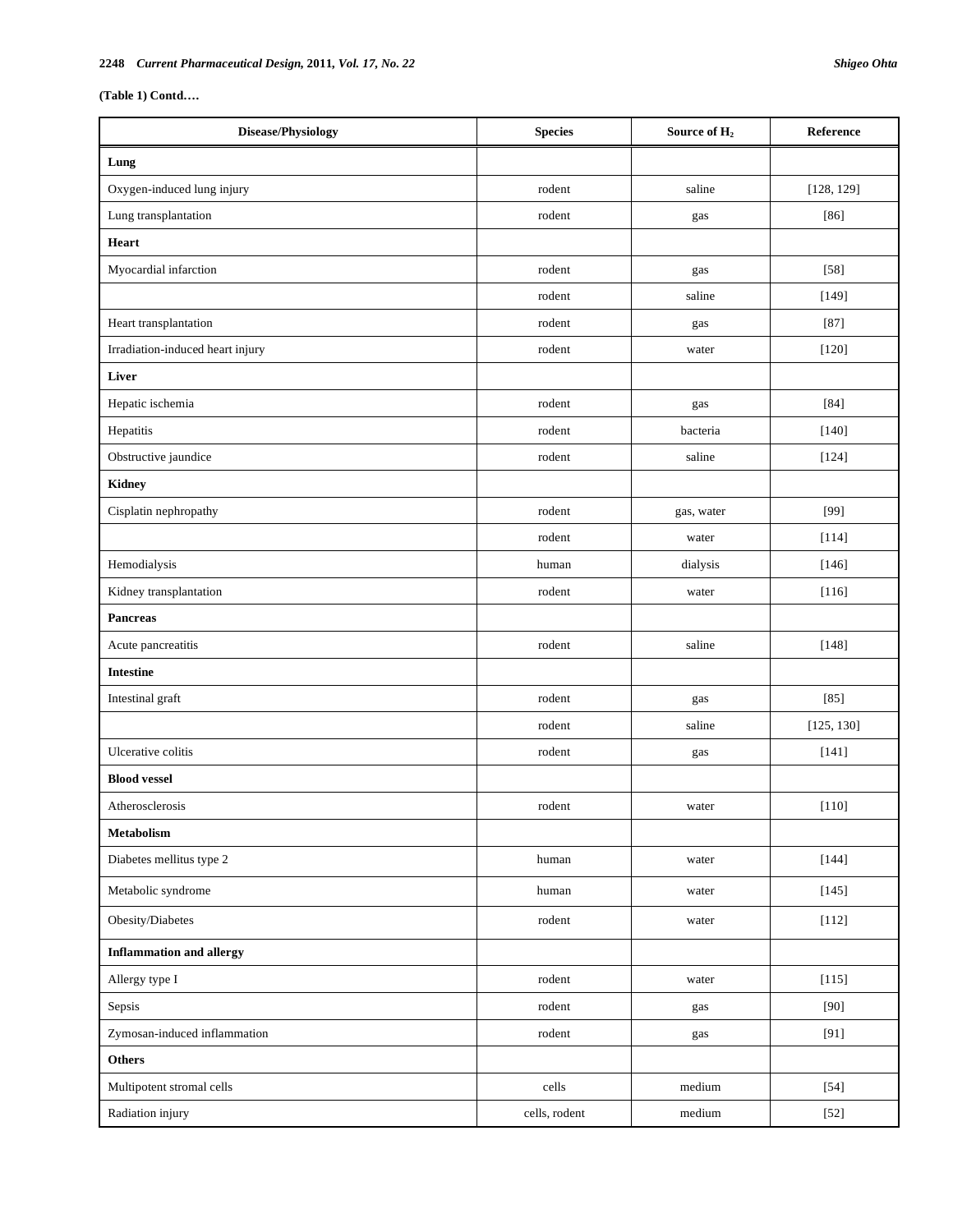## **13. CLOSING REMARKS: ISSUES TO BE DISSOLVED IN THE FUTURE**

In our first report published in 2007, we indicated that  $H_2$  reacted with strong reactive oxygen/nitrogen species, including •OH and ONOO $^-$  in cell-free reactions. Cells cultured in  $H_2$ -rich medium were protected against oxidative stress by the •OH-scavenging activity of  $H_2$ , depending upon the decrease of  $\bullet$ OH [12]; however, recent evidence shows that the scavenging property is not the only explanation for the potent beneficial effects of  $H_2$ . When model animals and human subjects consumed  $H_2$  by drinking water with dissolved  $H_2$ , even a very small amount of  $H_2$  was extensively effective. It may be difficult to explain that direct reduction of •OH by a very small amount of  $H_2$  reveals all the functions of  $H_2$ , because the saturated level of  $H_2$  is only 0.8 mM and the dwelling time of •OH is very short in the body.

We have recently shown that  $H_2$  can be accumulated with hepatic glycogen; this finding indicates the possible accumulation of  $H_2$  in a specific region; however, it is unlikely that the amount of  $H_2$ is sufficient to exhibit all of its functions [112]. Additionally, drinking  $0.04$  or  $0.08$  mM  $H<sub>2</sub>$  was shown to be effective [104, 112]. The amount of administered  $H_2$  seems to be, in many cases, independent of the magnitude of effects. Intestinal bacteria produce more than 1 liter of hydrogen gas per day, whereas the amount of  $H<sub>2</sub>$  originating from drinking hydrogen water is less than 50 ml. Nevertheless, additional  $H_2$  in drinking hydrogen water is unambiguously effective.

 Many additional issues of hydrogen therapy including the molecular mechanisms underlying the marked effects of a very small amount of  $H_2$  remain elusive. The primary molecular target of  $H_2$ remains unknown. Although  $H_2$  regulates various gene expressions and protein-phosphorylations, it remains unclear whether such regulations are the cause or consequence of the effects against oxidative stress. One of the open questions is how  $H_2$  involves the cross-talk among anti-oxidation, anti-inflammation and anti-allergy. Thus, it should not be fair to classify the roles of  $H_2$  by outward effects at this stage.

 Finally, the author summarizes the reports showing the effects of  $H_2$  by the classification of target organs (Table 1) [152].

#### **DISCLOSURE**

The author declares no conflicts of interest.

## **REFERENCES**

- [1] Wallace DC. A mitochondrial paradigm of metabolic and degenerative diseases, aging, and cancer: a dawn for evolutionary medicine. Annu Rev Genet 2005; 39: 359-407.
- [2] Ferrari R, Ceconi C, Curello S, Cargnoni A, Pasini E, Visioli O. The occurrence of oxidative stress during reperfusion in experimental animals and men. Cardiovasc Drugs Ther 1991; 5 Suppl 2: 277-87.
- [3] Andersen JK. Oxidative stress in neurodegeneration: cause or consequence? Nat Med 2004; 10 Suppl: S18-25.
- [4] Ohta S, Ohsawa I. Dysfunction of mitochondria and oxidative stress in the pathogenesis of Alzheimer's disease: on defects in the cytochrome c oxidase complex and aldehyde detoxification. J Alzheimers Dis 2006; 9: 155-66.
- [5] Ohta S, Ohsawa I, Kamino K, Ando F, Shimokata H. Mitochondrial ALDH2 deficiency as an oxidative stress. Ann N Y Acad Sci 2004; 1011: 36-44.
- [6] Chang JC, Kou SJ, Lin WT, Liu CS. Regulatory role of mitochondria in oxidative stress and atherosclerosis. World J Cardiol 2010; 2: 150-9.
- [7] Finkel T, Holbrook NJ. Oxidants, oxidative stress and the biology of ageing. Nature 2000; 408: 239-47.
- [8] Steinhubl SR. Why have antioxidants failed in clinical trials? Am J Cardiol 2008; 101: 14D-9D.
- [9] Hercberg S, Kesse-Guyot E, Druesne-Pecollo N, *et al*. Incidence of cancers, ischemic cardiovascular diseases and mortality during 5 year follow-up after stopping antioxidant vitamins and minerals

supplements: a postintervention follow-up in the SU.VI.MAX Study. Int J Cancer 2010; 127: 1875-81.

- [10] Brambilla D, Mancuso C, Scuderi MR, *et al*. The role of antioxidant supplement in immune system, neoplastic, and neurodegenerative disorders: a point of view for an assessment of the risk/benefit profile. Nutr J 2008; 7: 29.
- [11] Hackam DG. Review: antioxidant supplements for primary and secondary prevention do not decrease mortality. ACP J Club 2007; 147: 4.
- [12] Ohsawa I, Ishikawa M, Takahashi K, *et al*. Hydrogen acts as a therapeutic antioxidant by selectively reducing cytotoxic oxygen radicals. Nat Med 2007; 13: 688-94.
- [13] Salganik RI. The benefits and hazards of antioxidants: controlling apoptosis and other protective mechanisms in cancer patients and the human population. J. Am. Coll. Nutr 2001; 20: 464S-72S; discussion 73S-75S.
- [14] Sauer H, Wartenberg M, Hescheler J. Reactive oxygen species as intracellular messengers during cell growth and differentiation. Cell. Physiol. Biochem 2001; 11: 173-86.
- [15] Liu H, Colavitti R, Rovira, II, Finkel T. Redox-dependent transcriptional regulation. Circ. Res 2005; 97: 967-74.
- [16] Harma MI, Harma M, Erel O. Measuring plasma oxidative stress biomarkers in sport medicine. Eur J Appl Physiol 2006; 97: 505; author reply 6-8.
- [17] Tanriverdi H, Evrengul H, Kuru O, *et al*. Cigarette smoking induced oxidative stress may impair endothelial function and coronary blood flow in angiographically normal coronary arteries. Circ J 2006; 70: 593-9.
- [18] Grassi D, Desideri G, Ferri L, Aggio A, Tiberti S, Ferri C. Oxidative stress and endothelial dysfunction: say no to cigarette smoking! Curr Pharm Des 2010; 16: 2539-50.
- [19] Agarwal R. Smoking, oxidative stress and inflammation: impact on resting energy expenditure in diabetic nephropathy. BMC Nephrol 2005; 6: 13.
- [20] Turrens JF. Mitochondrial formation of reactive oxygen species. J Physiol 2003; 552: 335-44.
- [21] Lin MT, Beal MF. Mitochondrial dysfunction and oxidative stress in neurodegenerative diseases. Nature 2006; 443: 787-95.
- [22] Halliwell B, Gutteridge JM. Biologically relevant metal iondependent hydroxyl radical generation. An update. FEBS Lett 1992; 307: 108-12.
- [23] Peled-Kamar M, Lotem J, Wirguin I, Weiner L, Hermalin A, Groner Y. Oxidative stress mediates impairment of muscle function in transgenic mice with elevated level of wild-type Cu/Zn superoxide dismutase. Proc Natl Acad Sci U S A 1997; 94: 3883-7.
- [24] Chan PH, Epstein CJ, Li Y, *et al*. Transgenic mice and knockout mutants in the study of oxidative stress in brain injury. J Neurotrauma 1995; 12: 815-24.
- [25] Mitsui A, Hamuro J, Nakamura H, *et al*. Overexpression of human thioredoxin in transgenic mice controls oxidative stress and life span. Antioxid Redox Signal 2002; 4: 693-6.
- [26] Stefanova N, Reindl M, Neumann M, *et al*. Oxidative stress in transgenic mice with oligodendroglial alpha-synuclein overexpression replicates the characteristic neuropathology of multiple system atrophy. Am J Pathol 2005; 166: 869-76.
- [27] Schriner SE, Linford NJ, Martin GM, *et al*. Extension of murine life span by overexpression of catalase targeted to mitochondria. Science 2005; 308: 1909-11.
- [28] Stockl P, Zankl C, Hutter E, *et al*. Partial uncoupling of oxidative phosphorylation induces premature senescence in human fibroblasts and yeast mother cells. Free Radic Biol Med 2007; 43: 947-58.
- [29] Jia JJ, Zhang X, Ge CR, Jois M. The polymorphisms of UCP2 and UCP3 genes associated with fat metabolism, obesity and diabetes. Obes Rev 2009; 10: 519-26.
- [30] Jia JJ, Tian YB, Cao ZH, *et al*. The polymorphisms of UCP1 genes associated with fat metabolism, obesity and diabetes. Mol. Biol. Rep 2010; 37: 1513-22.
- [31] Giacco F, Brownlee M. Oxidative stress and diabetic complications. Circ. Res 2010; 107: 1058-70.
- [32] Ohsawa I, Nishimaki K, Murakami Y, Suzuki Y, Ishikawa M, Ohta S. Age-dependent neurodegeneration accompanying memory loss in transgenic mice defective in mitochondrial aldehyde dehydrogenase 2 activity. J Neurosci 2008; 28: 6239-49.
- [33] Endo J, Sano M, Katayama T, Hishiki T, *et al*. Metabolic remodeling induced by mitochondrial aldehyde stress stimulates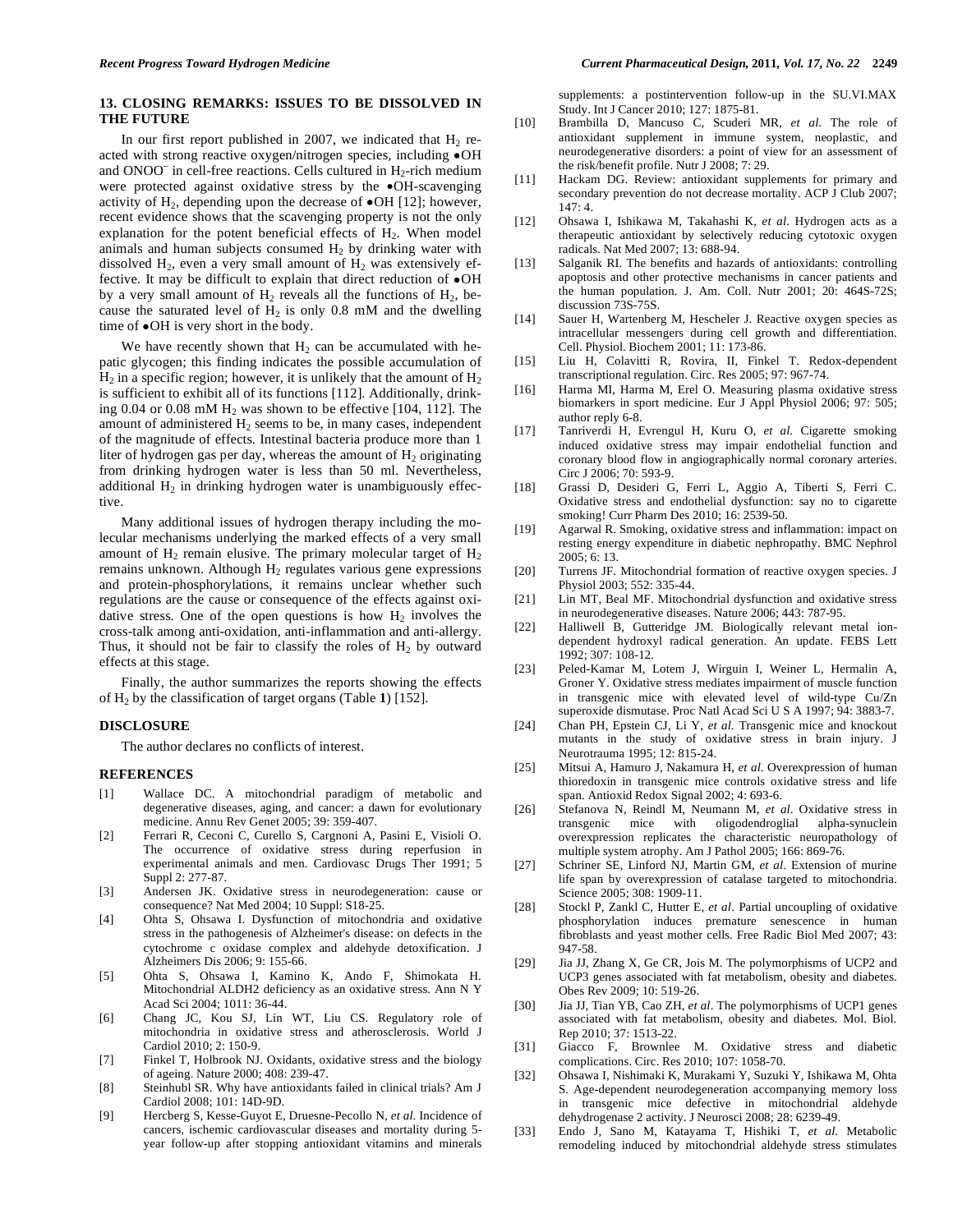tolerance to oxidative stress in the heart. Circ Res 2009; 105: 1118- 27.

- [34] Reuter S, Gupta SC, Chaturvedi MM, Aggarwal BB. Oxidative stress, inflammation, and cancer: how are they linked? Free Radic Biol Med 2010; 49: 1603-16.
- [35] Vaziri ND, Rodriguez-Iturbe B. Mechanisms of disease: oxidative stress and inflammation in the pathogenesis of hypertension. Nat Clin Pract Nephrol 2006; 2: 582-93.
- [36] Bolli R, Jeroudi MO, Patel BS, *et al*. Marked reduction of free radical generation and contractile dysfunction by antioxidant therapy begun at the time of reperfusion. Evidence that myocardial "stunning" is a manifestation of reperfusion injury. Circ Res 1989; 65: 607-22.
- [37] Zweier JL. Measurement of superoxide-derived free radicals in the reperfused heart. Evidence for a free radical mechanism of reperfusion injury. J Biol Chem 1988; 263: 1353-7.
- [38] Bolli R, Patel BS, Jeroudi MO, Lai EK, McCay PB. Demonstration of free radical generation in "stunned" myocardium of intact dogs with the use of the spin trap alpha-phenyl N-tert-butyl nitrone. J Clin Invest 1988; 82: 476-85.
- [39] Vanden Hoek T, Becker LB, Shao ZH, Li CQ, Schumacker PT. Preconditioning in cardiomyocytes protects by attenuating oxidant stress at reperfusion. Circ Res 2000; 86: 541-8.
- [40] Halliwell B, Gutteridge JM. Oxygen free radicals and iron in relation to biology and medicine: some problems and concepts. Arch. Biochem. Biophys 1986; 246: 501-14.
- [41] Halestrap AP, Clarke SJ, Khaliulin I. The role of mitochondria in protection of the heart by preconditioning. Biochim Biophys Acta 2007; 1767: 1007-31.
- [42] Flaherty JT, Pitt B, Gruber JW, Heuser RR, Rothbaum DA, Burwell LR, George BS, Kereiakes DJ, Deitchman D, Gustafson N, *et al*. Recombinant human superoxide dismutase (h-SOD) fails to improve recovery of ventricular function in patients undergoing coronary angioplasty for acute myocardial infarction. Circulation 1994; 89: 1982-91.
- [43] Richard VJ, Murry CE, Jennings RB, Reimer KA. Therapy to reduce free radicals during early reperfusion does not limit the size of myocardial infarcts caused by 90 minutes of ischemia in dogs. Circulation 1988; 78: 473-80.
- [44] Ristow M, Zarse K. How increased oxidative stress promotes longevity and metabolic health: The concept of mitochondrial hormesis (mitohormesis). Exp Gerontol 2010; 45: 410-8.
- [45] Ristow M, Zarse K, Oberbach A, *et al*. Antioxidants prevent health-promoting effects of physical exercise in humans. Proc Natl Acad Sci U S A 2009; 106: 8665-70.
- [46] Penna C, Rastaldo R, Mancardi D, *et al*. Post-conditioning induced cardioprotection requires signaling through a redox-sensitive mechanism, mitochondrial ATP-sensitive K+ channel and protein kinase C activation. Basic Res Cardiol 2006; 101: 180-9.
- [47] Downey JM, Cohen MV. A really radical observation--a comment on Penna *et al*. in Basic Res Cardiol (2006) 101:180-189. Basic Res Cardiol 2006; 101: 190-1.
- [48] Huang CS, Kawamura T, Toyoda Y, Nakao A. Recent advances in hydrogen research as a therapeutic medical gas. Free Radic Res 2010; 44: 971-82.
- [49] Setsukinai K, Urano Y, Kakinuma K, Majima HJ, Nagano T. Development of novel fluorescence probes that can reliably detect reactive oxygen species and distinguish specific species. J Biol Chem 2003; 278: 3170-5.
- [50] Kikkawa YS, Nakagawa T, Horie RT, Ito J. Hydrogen protects auditory hair cells from free radicals. Neuroreport 2009; 20: 689- 94.
- [51] Taura A, Kikkawa YS, Nakagawa T, Ito J. Hydrogen protects vestibular hair cells from free radicals. Acta Otolaryngol Suppl  $2010:95-100$
- [52] Qian L, Cao F, Cui J, *et al*. Radioprotective effect of hydrogen in cultured cells and mice. Free Radic Res 2010; 44: 275-82.
- [53] Schoenfeld MP, Ansari RR, Zakrajsek JF, *et al*. Hydrogen therapy may reduce the risks related to radiation-induced oxidative stress in space flight. Med Hypotheses 2011; 76: 117-8.
- [54] Kawasaki H, Guan J, Tamama K. Hydrogen gas treatment prolongs replicative lifespan of bone marrow multipotential stromal cells *in vitro* while preserving differentiation and paracrine potentials. Biochem Biophys Res Commun 2010; 397: 608-13.
- [55] Murphy MP, Smith RA. Drug delivery to mitochondria: the key to mitochondrial medicine. Adv Drug Deliv Rev 2000; 41: 235-50.
- [56] Murphy MP. Selective targeting of bioactive compounds to mitochondria. Trends Biotechnol 1997; 15: 326-30.
- [57] Smith RA, Murphy MP. Mitochondria-targeted antioxidants as therapies. Discov Med 2011; 11: 106-14.
- [58] Hayashida K, Sano M, Ohsawa I, *et al*. Inhalation of hydrogen gas reduces infarct size in the rat model of myocardial ischemiareperfusion injury. Biochem Biophys Res Commun 2008; 373: 30- 5.
- [59] Bjelakovic G, Nikolova D, Gluud LL, Simonetti RG, Gluud C. Mortality in randomized trials of antioxidant supplements for primary and secondary prevention: systematic review and metaanalysis. JAMA 2007; 297: 842-57.
- [60] Bjelakovic G, Nikolova D, Gluud LL, Simonetti RG, Gluud C. Antioxidant supplements for prevention of mortality in healthy participants and patients with various diseases. Cochrane Database Syst Rev 2008: CD007176.
- [61] Gray SL, Anderson ML, Crane PK, *et al*. Antioxidant vitamin supplement use and risk of dementia or Alzheimer's disease in older adults. J Am Geriatr Soc 2008; 56: 291-5.
- [62] Walker C. Antioxidant supplements do not improve mortality and may cause harm. Am Fam Physician 2008; 78: 1079-80.
- [63] Bjelakovic G, Gluud C. Surviving antioxidant supplements. J. Natl. Cancer Inst 2007; 99: 742-3.
- [64] Miller ER, 3rd, Pastor-Barriuso R, Dalal D, Riemersma RA, Appel LJ, Guallar E. Meta-analysis: high-dosage vitamin E supplementation may increase all-cause mortality. Ann. Intern. Med 2005; 142: 37-46.
- [65] Mandal CC, Ganapathy S, Gorin Y, *et al*. Reactive oxygen species derived from Nox4 mediate BMP2 gene transcription and osteoblast differentiation. Biochem J 2010; 433: 393-402.
- [66] Chandel NS, Maltepe E, Goldwasser E, Mathieu CE, Simon MC, Schumacker PT. Mitochondrial reactive oxygen species trigger hypoxia-induced transcription. Proc Natl Acad Sci U S A 1998; 95: 11715-20.
- [67] Carriere A, Carmona MC, Fernandez Y, *et al*. Mitochondrial reactive oxygen species control the transcription factor CHOP-10/GADD153 and adipocyte differentiation: a mechanism for hypoxia-dependent effect. J Biol Chem 2004; 279: 40462-9.
- [68] Winterbourn CC. Biological reactivity and biomarkers of the neutrophil oxidant, hypochlorous acid. Toxicology 2002; 181-182: 223-7.
- [69] Murad F. Discovery of some of the biological effects of nitric oxide and its role in cell signaling. Biosci. Rep 2004; 24: 452-74.
- [70] Kajimura M, Fukuda R, Bateman RM, Yamamoto T, Suematsu M. Interactions of multiple gas-transducing systems: hallmarks and uncertainties of CO, NO, and H2S gas biology. Antioxid Redox Signal 2010; 13: 157-92.
- [71] Motterlini R, Otterbein LE. The therapeutic potential of carbon monoxide. Nat Rev Drug Discov 2010; 9: 728-43.
- [72] Kimura H. Hydrogen sulfide: from brain to gut. Antioxid Redox Signal 2010; 12: 1111-23.
- [73] Szabo C. Hydrogen sulphide and its therapeutic potential. Nat Rev Drug Discov 2007; 6: 917-35.
- [74] Elrod JW, Calvert JW, Morrison J, *et al*. Hydrogen sulfide attenuates myocardial ischemia-reperfusion injury by preservation of mitochondrial function. Proc Natl Acad Sci U S A 2007; 104: 15560-5.
- [75] Foresti R, Bani-Hani MG, Motterlini R. Use of carbon monoxide as a therapeutic agent: promises and challenges. Intensive Care Med 2008.
- [76] Kobayashi A, Ishikawa K, Matsumoto H, Kimura S, Kamiyama Y, Maruyama Y. Synergetic antioxidant and vasodilatory action of carbon monoxide in angiotensin II - induced cardiac hypertrophy. Hypertension 2007; 50: 1040-8.
- [77] Bloch KD, Ichinose F, Roberts JD, Jr., Zapol WM. Inhaled NO as a therapeutic agent. Cardiovasc Res 2007; 75: 339-48.
- [78] Abraini JH, Gardette-Chauffour MC, Martinez E, Rostain JC, Lemaire C. Psychophysiological reactions in humans during an open sea dive to 500 m with a hydrogen-helium-oxygen mixture. J Appl Physiol 1994; 76: 1113-8.
- [79] Lillo RS, Parker EC, Porter WR. Decompression comparison of helium and hydrogen in rats. J Appl Physiol 1997; 82: 892-901.
- [80] Lillo RS, Parker EC. Mixed-gas model for predicting decompression sickness in rats. J Appl Physiol 2000; 89: 2107-16.
- [81] Fontanari P, Badier M, Guillot C, *et al*. Changes in maximal performance of inspiratory and skeletal muscles during and after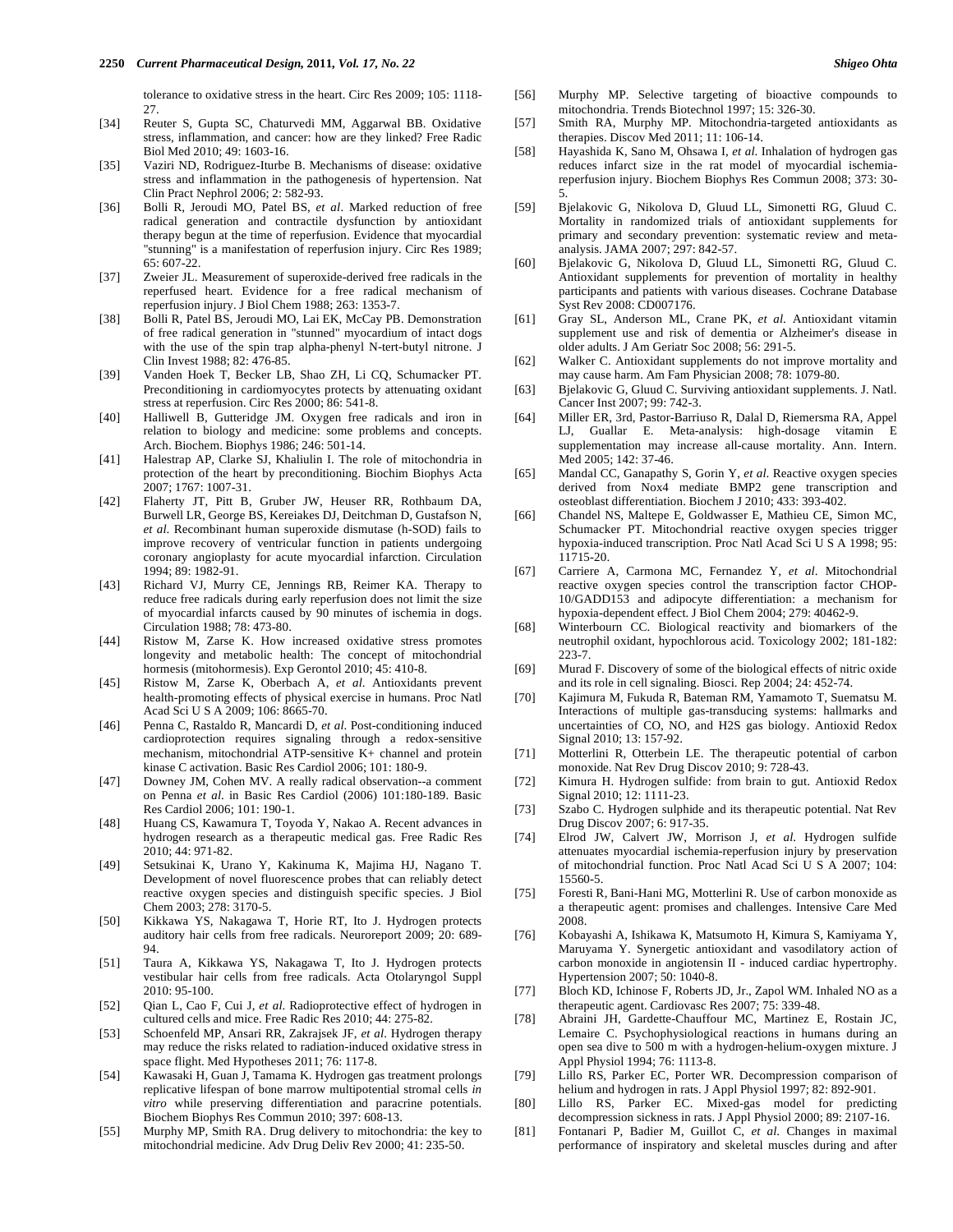the 7.1-MPa Hydra 10 record human dive. Eur J Appl Physiol 2000; 81: 325-8.

- [82] Peters O, Back T, Lindauer U, *et al*. Increased formation of reactive oxygen species after permanent and reversible middle cerebral artery occlusion in the rat. J Cereb Blood Flow Metab 1998; 18: 196-205.
- [83] Jaeschke H, Smith CV, Mitchell JR. Reactive oxygen species during ischemia-reflow injury in isolated perfused rat liver. J. Clin. Invest 1988; 81: 1240-6.
- [84] Fukuda K, Asoh S, Ishikawa M, Yamamoto Y, Ohsawa I, Ohta S. Inhalation of hydrogen gas suppresses hepatic injury caused by ischemia/reperfusion through reducing oxidative stress. Biochem Biophys Res Commun 2007; 361: 670-4.
- [85] Buchholz BM, Kaczorowski DJ, Sugimoto R, *et al*. Hydrogen inhalation ameliorates oxidative stress in transplantation induced intestinal graft injury. Am J Transplant 2008; 8: 2015-24.
- [86] Kawamura T, Huang CS, Tochigi N, *et al*. Inhaled hydrogen gas therapy for prevention of lung transplant-induced ischemia/reperfusion injury in rats. Transplantation 2010; 90: 1344- 51.
- [87] Nakao A, Kaczorowski DJ, Wang Y, *et al*. Amelioration of rat cardiac cold ischemia/reperfusion injury with inhaled hydrogen or carbon monoxide, or both. J Heart Lung Transplant 2010; 29: 544- 53.
- [88] Huang CS, Kawamura T, Lee S, *et al*. Hydrogen inhalation ameliorates ventilator-induced lung injury. Crit Care 2010; 14: R234.
- [89] Victor VM, Espulgues JV, Hernandez-Mijares A, Rocha M. Oxidative stress and mitochondrial dysfunction in sepsis: a potential therapy with mitochondria-targeted antioxidants. Infect Disord Drug Targets 2009; 9: 376-89.
- [90] Xie KL, Yu YH, Pei YP, *et al*. Protective effects of hydrogen gas on murine polymicrobial sepsis via reducing oxidative stress and HMGB1 release. Shock 2010; 34: 90-7.
- [91] Xie K, Yu Y, Zhang Z, *et al*. Hydrogen gas improves survival rate and organ damage in zymosan-induced generalized inflammation model. Shock 2010; 34: 495-501.
- [92] Cai J, Kang Z, Liu WW, *et al*. Hydrogen therapy reduces apoptosis in neonatal hypoxia-ischemia rat model. Neurosci Lett 2008; 441: 167-72.
- [93] Chen CH, Manaenko A, Zhan Y, Liu WW, Ostrowki RP, Tang J, Zhang JH. Hydrogen gas reduced acute hyperglycemia-enhanced hemorrhagic transformation in a focal ischemia rat model. Neuroscience 2010; 169: 402-14.
- [94] Domoki F, Olah O, Zimmermann A, *et al*. Hydrogen is neuroprotective and preserves cerebrovascular reactivity in asphyxiated newborn pigs. Pediatr Res 2010; 68: 387-92.
- [95] Ji X, Liu W, Xie K, *et al*. Beneficial effects of hydrogen gas in a rat model of traumatic brain injury via reducing oxidative stress. Brain Res 2010; 1354: 196-205.
- [96] Huang Y, Xie K, Li J, *et al*. Beneficial effects of hydrogen gas against spinal cord ischemia-reperfusion injury in rabbits. Brain Res 2011; 1378: 125-36.
- [97] Taura A, Kikkawa YS, Nakagawa T, Ito J. Hydrogen protects vestibular hair cells from free radicals. Acta Otolaryngol. (Stockh) 2010; 130: 95-100.
- [98] Nagata K, Nakashima-Kamimura N, Mikami T, Ohsawa I, Ohta S. Consumption of molecular hydrogen prevents the stress-induced impairments in hippocampus-dependent learning tasks during chronic physical restraint in mice. Neuropsychopharmacology 2009; 34: 501-8.
- [99] Nakashima-Kamimura N, Mori T, Ohsawa I, Asoh S, Ohta S. Molecular hydrogen alleviates nephrotoxicity induced by an anticancer drug cisplatin without compromising anti-tumor activity in mice. Cancer Chemother Pharmacol 2009; 64: 753-61.
- [100] Liu J, Wang X, Shigenaga MK, Yeo HC, Mori A, Ames BN. Immobilization stress causes oxidative damage to lipid, protein, and DNA in the brain of rats. FASEB J 1996; 10: 1532-8.
- [101] Abrous DN, Koehl M, Le Moal M. Adult neurogenesis: from precursors to network and physiology. Physiol Rev 2005; 85: 523- 69.
- [102] Schapira AH. Mitochondria in the aetiology and pathogenesis of Parkinson's disease. Lancet Neurol 2008; 7: 97-109.
- [103] Fu Y, Ito M, Fujita Y, *et al*. Molecular hydrogen is protective against 6-hydroxydopamine-induced nigrostriatal degeneration in a rat model of Parkinson's disease. Neurosci Lett 2009; 453: 81-5.
- [104] Fujita K, Seike T, Yutsudo N, *et al*. Hydrogen in drinking water reduces dopaminergic neuronal loss in the 1-methyl-4-phenyl-1,2,3,6-tetrahydropyridine mouse model of Parkinson's disease. PLoS One 2009; 4: e7247.
- [105] Victor VM, Apostolova N, Herance R, Hernandez-Mijares A, Rocha M. Oxidative stress and mitochondrial dysfunction in atherosclerosis: mitochondria-targeted antioxidants as potential therapy. Curr Med Chem 2009; 16: 4654-67.
- [106] Stocker R, Keaney JF, Jr. Role of oxidative modifications in atherosclerosis. Physiol. Rev 2004; 84: 1381-478.
- [107] Upston JM, Kritharides L, Stocker R. The role of vitamin E in atherosclerosis. Prog. Lipid Res 2003; 42: 405-22.
- [108] Hodis HN, Mack WJ, LaBree L, *et al*. Alpha-tocopherol supplementation in healthy individuals reduces low-density lipoprotein oxidation but not atherosclerosis: the Vitamin E Atherosclerosis Prevention Study (VEAPS). Circulation 2002; 106: 1453-9.
- [109] Kolovou G, Anagnostopoulou K, Mikhailidis DP, Cokkinos DV. Apolipoprotein E knockout models. Curr Pharm Des 2008; 14: 338-51.
- [110] Ohsawa I, Nishimaki K, Yamagata K, Ishikawa M, Ohta S. Consumption of hydrogen water prevents atherosclerosis in apolipoprotein E knockout mice. Biochem Biophys Res Commun 2008; 377: 1195-8.
- [111] Furukawa S, Fujita T, Shimabukuro M, *et al*. Increased oxidative stress in obesity and its impact on metabolic syndrome. J Clin Invest 2004; 114: 1752-61.
- [112] Kamimura N, Nishimaki K, Ohsawa I, Ohta S. Molecular Hydrogen Improves Obesity and Diabetes by Inducing Hepatic FGF21 and Stimulating Energy Metabolism in db/db Mice. Obesity (Silver Spring) 2011. in press.
- [113] Yao X, Panichpisal K, Kurtzman N, Nugent K. Cisplatin nephrotoxicity: a review. Am J Med Sci 2007; 334: 115-24.
- [114] Kitamura A, Kobayashi S, Matsushita T, Fujinawa H, Murase K. Experimental verification of protective effect of hydrogen-rich water against cisplatin-induced nephrotoxicity in rats using dynamic contrast-enhanced CT. Br. J. Radiol 2010; 83: 509-14.
- [115] Itoh T, Fujita Y, Ito M, *et al*. Molecular hydrogen suppresses FcepsilonRI-mediated signal transduction and prevents degranulation of mast cells. Biochem Biophys Res Commun 2009; 389: 651-6.
- [116] Cardinal JS, Zhan J, Wang Y, *et al*. Oral hydrogen water prevents chronic allograft nephropathy in rats. Kidney Int 2010; 77: 101-9.
- [117] Sato Y, Kajiyama S, Amano A, *et al*. Hydrogen-rich pure water prevents superoxide formation in brain slices of vitamin C-depleted SMP30/GNL knockout mice. Biochem Biophys Res Commun 2008; 375: 346-50.
- [118] Lin Y, Kashio A, Sakamoto T, Suzukawa K, Kakigi A, Yamasoba T. Hydrogen in drinking water attenuates noise-induced hearing loss in guinea pigs. Neurosci Lett 2011; 487: 12-6.
- [119] Gu Y, Huang CS, Inoue T, Yamashita T, Ishida T, Kang KM, Nakao A. Drinking Hydrogen Water Ameliorated Cognitive Impairment in Senescence-Accelerated Mice. Journal of Clinical Biochemistry and Nutrition 2010; 46: 269-76.
- [120] Qian LR, Cao F, Cui JG, *et al*. The Potential Cardioprotective Effects of Hydrogen in Irradiated Mice. J. Radiat. Res. (Tokyo) 2010; 51: 741-7.
- [121] Cai JM, Kang ZM, Liu K, *et al*. Neuroprotective effects of hydrogen saline in neonatal hypoxia-ischemia rat model. Brain Res 2009; 1256: 129-37.
- [122] Li J, Wang C, Zhang JH, Cai JM, Cao YP, Sun XJ. Hydrogen-rich saline improves memory function in a rat model of amyloid-betainduced Alzheimer's disease by reduction of oxidative stress. Brain Res 2010; 1328: 152-61.
- [123] Chen C, Chen Q, Mao Y, *et al*. Hydrogen-rich saline protects against spinal cord injury in rats. Neurochem Res 2010; 35: 1111-8.
- [124] Liu Q, Shen WF, Sun HY, *et al*. Hydrogen-rich saline protects against liver injury in rats with obstructive jaundice. Liver Int 2010; 30: 958-68.
- [125] Mao YF, Zheng XF, Cai JM, *et al*. Hydrogen-rich saline reduces lung injury induced by intestinal ischemia/reperfusion in rats. Biochem Biophys Res Commun 2009; 381: 602-5.
- [126] Qian L, Cao F, Cui J, *et al*. The potential cardioprotective effects of hydrogen in irradiated mice. J Radiat Res (Tokyo) 2010; 51: 741-7.